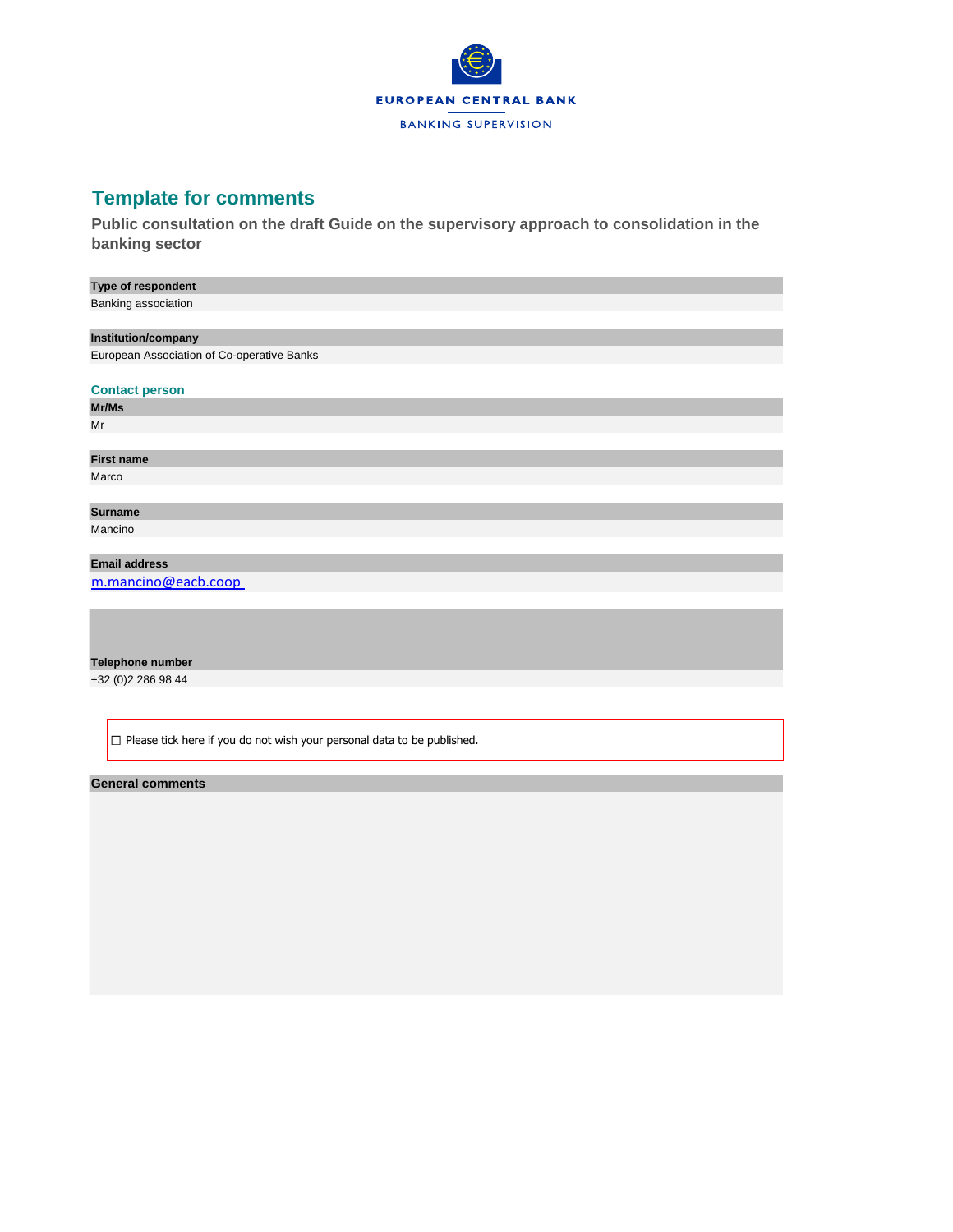| $\mathsf{Id}$ | Paragraph      | Page           | <b>Section</b> | <b>Type of comment</b> | <b>Detailed comment</b>                                                                                                                                                                                                                                                                                                                                                                                                                                                                                                                                                                                                                                                                                                                                                                                                                                                                                                                                                                                                                                                                     | <b>Concise statement as to why</b><br>your comment should be taken<br>on board | <b>Proposal for adjusted wording</b> | <b>Type of respondent</b> | <b>Institution/company</b>                     | Name of<br>commenter | <b>Personal data</b> |
|---------------|----------------|----------------|----------------|------------------------|---------------------------------------------------------------------------------------------------------------------------------------------------------------------------------------------------------------------------------------------------------------------------------------------------------------------------------------------------------------------------------------------------------------------------------------------------------------------------------------------------------------------------------------------------------------------------------------------------------------------------------------------------------------------------------------------------------------------------------------------------------------------------------------------------------------------------------------------------------------------------------------------------------------------------------------------------------------------------------------------------------------------------------------------------------------------------------------------|--------------------------------------------------------------------------------|--------------------------------------|---------------------------|------------------------------------------------|----------------------|----------------------|
|               | $\overline{2}$ |                | Introduction   | Clarification          | We welcome the reference in footnote 2 that<br>the Guide does not establish new regulatory<br>requirements, and expectations set out should<br>not be construed as legally binding rules. We<br>would recommend making this statement<br>clearer within the introductory chapter.<br>We also appreciate that the ECB sees that<br>mergers and takeovers are the result of<br>market forces and shareholders decisions.<br>However, this should be made much clearer<br>in the Guide, also in order to avoid that<br>supervisors may see a political role to play in<br>such processes; this would indeed not be<br>appropriate and beyond the mandate of<br>prudential supervisors.<br>Finally, we have some reservations with<br>regard to indication that consolidation will help<br>to preserve – or even encourage – diversity. It<br>is more likely to have the opposite effect<br>particularly if supervisory expectations and<br>the regulatory framework do not give due<br>consideration to the arrangements and<br>specificities of different business models and<br>legal forms. |                                                                                |                                      | Banking association       | European Association of Co-<br>operative Banks | Mancino,<br>Marco    | Publish              |
|               | 5              | $\overline{2}$ | Introduction   | Clarification          | We support the ECB indication that<br>"experience shows that there is no "one size<br>fits all" approach when it comes to banking<br>sector consolidation. Consequently, a case-by-<br>case approach based on proportionality in the<br>application of these principles should be<br>expected."                                                                                                                                                                                                                                                                                                                                                                                                                                                                                                                                                                                                                                                                                                                                                                                             |                                                                                |                                      | Banking association       | European Association of Co-<br>operative Banks | Mancino,<br>Marco    | Publish              |

- Fill in the 5 green columns only: "Paragraph", "Type of comment", "Detailed comment", "Concise statement as to why your comment should be taken on board", "Proposal for adjusted wording"; - Respect drop-down menus. Do not alter the drop-down menus.

**Deadline: 1 October 2020**

# **Template for comments**

Please enter all your feedback filling in the table below as following :

- Other columns, blue columns, are filled in automatically; do not alter them;

- Each comment shall deal with a single issue only; you can enter two comments for the same paragraph if you see several issues in the same paragraph; you can enter the same comment several times if it applies to several p

- Indicate whether your comment is a proposed amendment, clarification, deletion or addition to the guide;

- Propose an alternative wording when appropriate.

**Please do not make any changes to the structure of the template. Any feedback provided in a modified template will not be processed. To ease the feedback process, please ensure you provide your feedback in an xls format only (i.e. not pdf)**

## **Public consultation on the draft Guide on the supervisory approach to consolidation in the banking sector**